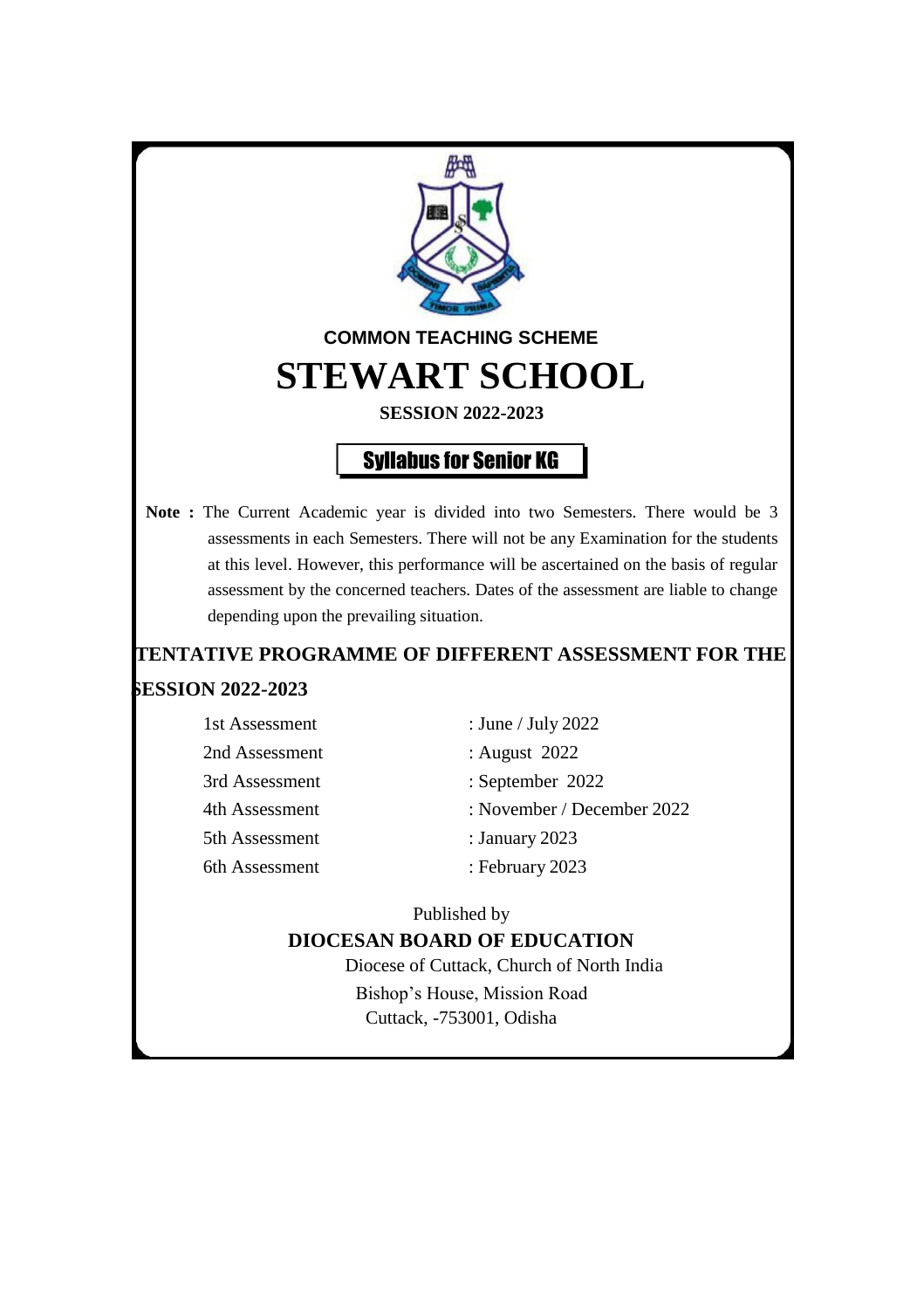# *PLEDGE*

*India is my Country and All Indians are my brothers and sisters. I love my Country and I am proud of its rich and varied heritage. I shall always strive to be worthy of it. I shall give my parents, teachers and all elders respect, and treat everyone with Courtesy to my Country and to my people. I pledge my devotion in their well-being and prosperity alone lies my happiness.*

*-Jai Hind-*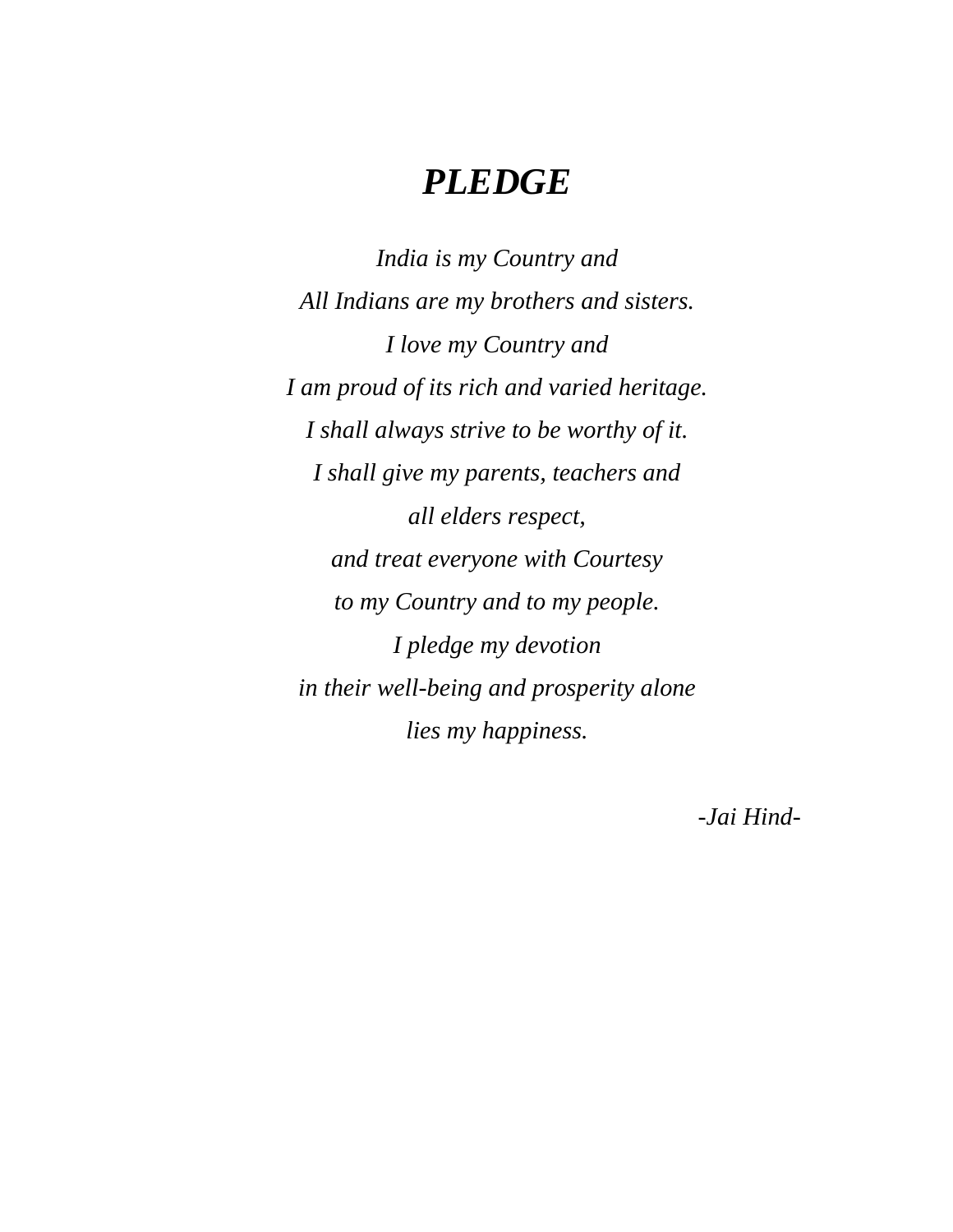# **SENIOR KG**

# ORDER OF SUBJECTS

|                | <b>SL NO SUBJECTS</b>           | <b>PAGES</b> |
|----------------|---------------------------------|--------------|
|                |                                 |              |
| $\mathbf{1}$   | <b>ENGLISH</b>                  | 01           |
| $\overline{2}$ | <b>MATHEMATICS</b>              | 02           |
| 3              | <b>READING</b>                  | 03           |
| $\overline{4}$ | <b>STORYTELLING</b>             | 04           |
| 5              | <b>RHYMES &amp; SONGS</b>       | 04           |
| 6              | <b>ENVIRONMENTAL STUDIES</b>    | 05           |
| 7              | <b>CONVERSATION</b>             | 06           |
| 8              | <b>ART &amp; CRAFT ACTIVITY</b> | 07           |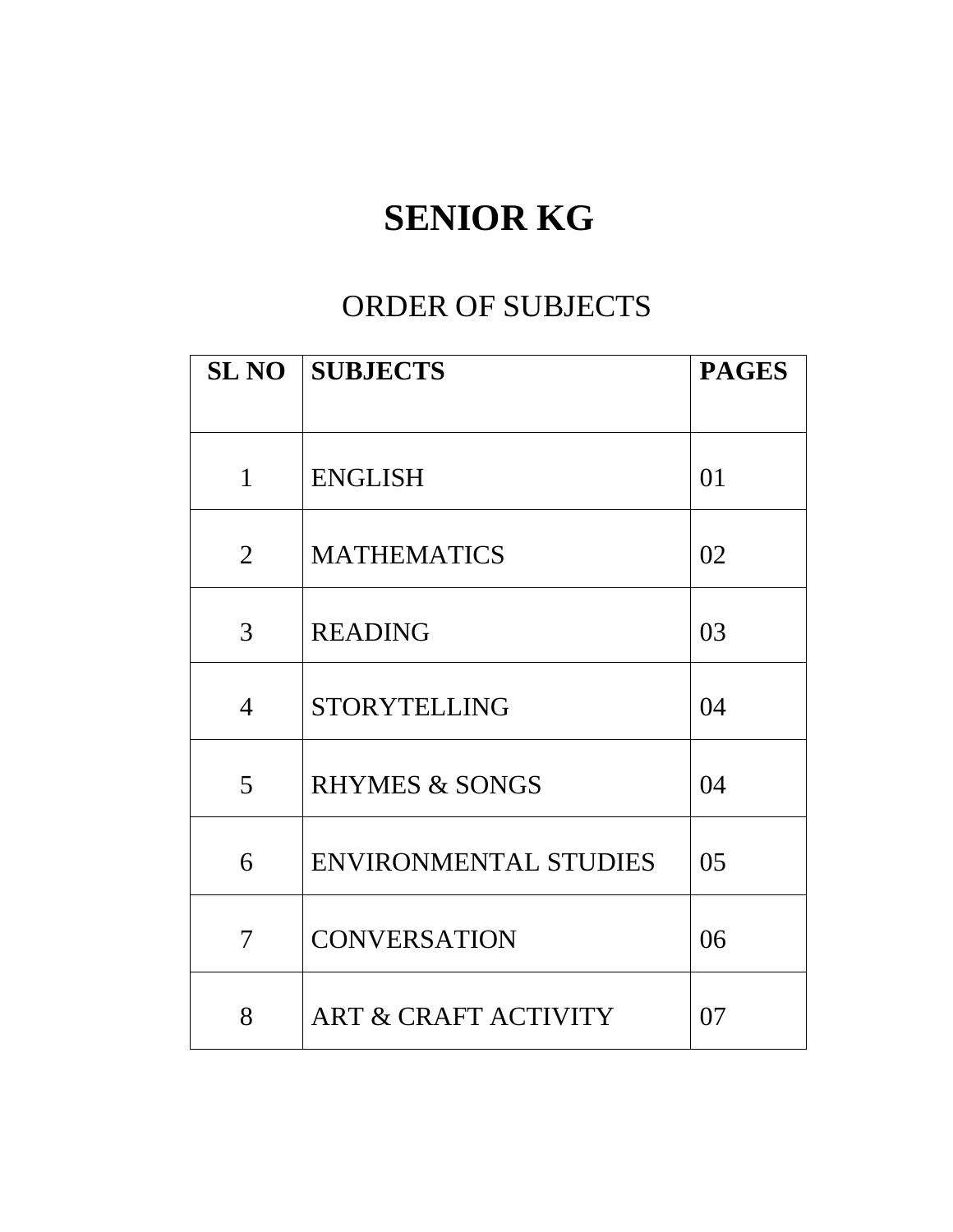# **ENGLISH**

*Prescribed Book:-* Gul Mohar Primer (2) *Publisher: -* Orient BlackSwan



August to September

# **October** to

### MONTHS FIRST TERM

- 1. Revision Of Capital And Small Letters
- 2. Name the Pictures
- 3. Unit 1
- 4. One And Many
- 5. Pair Words
- 6. Unit 2
- 7. Opposites
- 8. Unit 3
- 9. Action Words.
- 10. Unit 4
- 11. Five Lines on Myself
- 12. What is This / That
- 13. Unit 5
- 14. Use Yes? No with it is...
- 15. Unit 6
- 16. Use of On, In, under, near
- 17. Unit 7
- 18. Colours
- 19. Five Lines on My Pet
- 20. Unit 8

### SECOND TERM

21. Rhyming Words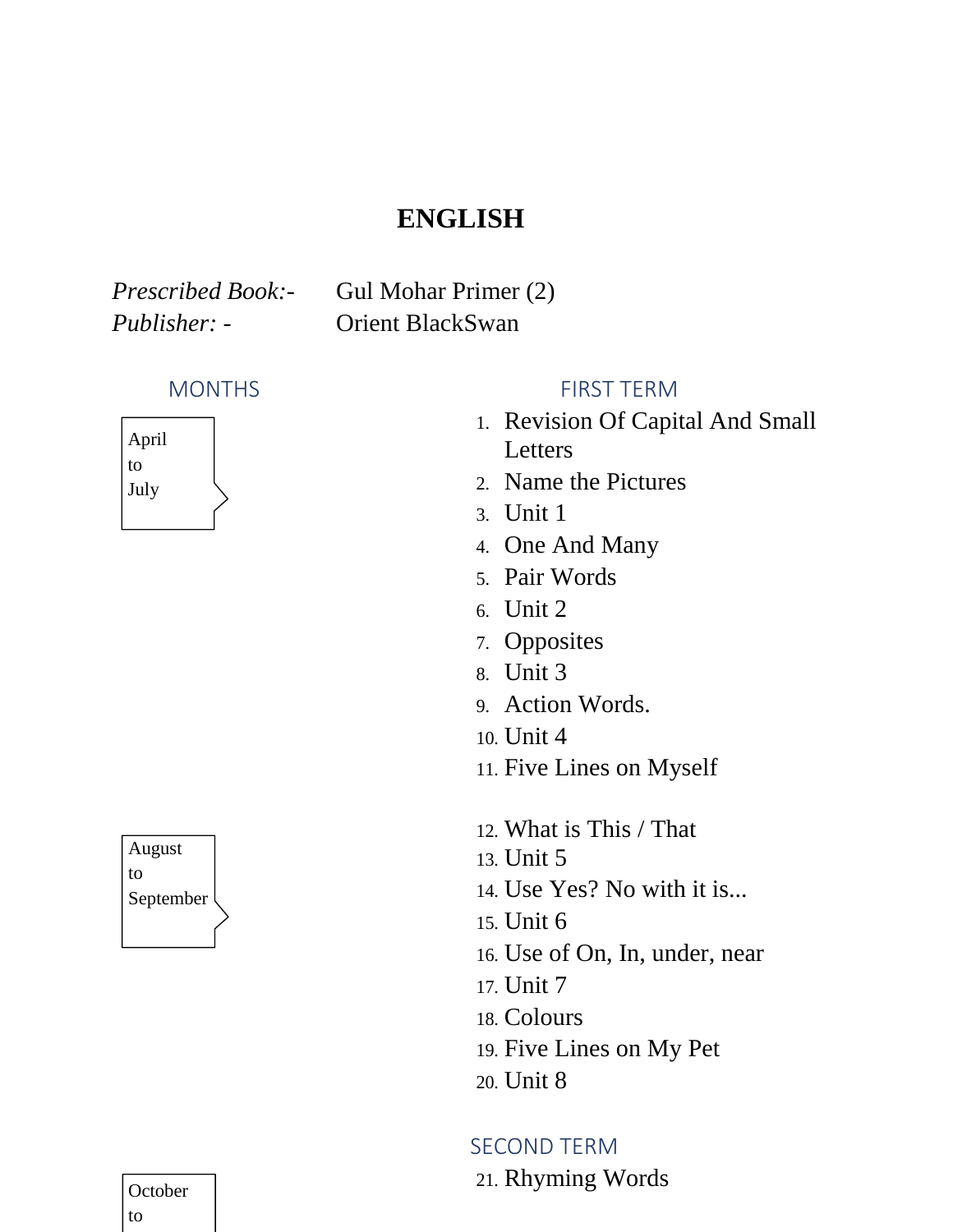- 22. Unit 9
- 23. What are These / Those
- 24. Five Lines on My Mother.
- 25. Unit 10
- 26. Days of the Week.
- 27. Make New Words.
- 28. Months of the Year
- 29. Unit 11
- 30. Five Lines on My School.
- 31. Make Sentences.
- 32. Unit 12
- 33. Answer the Following Questions.

# January To February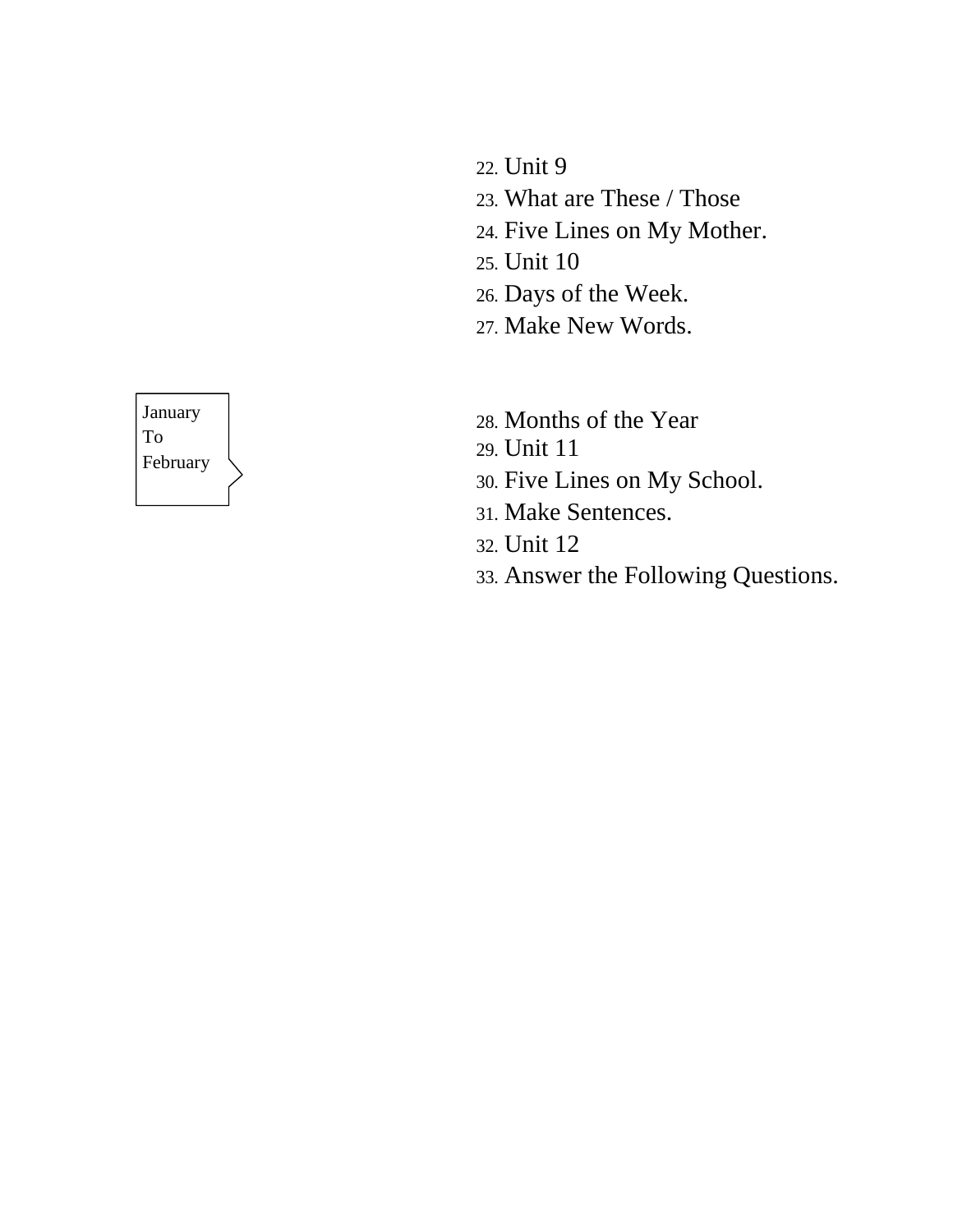# **MATHEMATICS**

 *Prescribed Book:-* The Precise Mathematics

*Publisher: -* Selina Publishers



### SECOND TERM



#### MONTHS FIRST TERM

### **REVISION WORK**

- 1. Revision Of (1 TO 100) Numerals, Oral, and Written. PORTION FOR 1<sup>ST</sup> ASSESSMENT
- 2. Number Names 1 to 20
- 3. Numeral Writing (101 to 300)
- 4. Missing Numbers.
- 5. Addition of Single Digit
- 6. Table of 2 PORTION FOR 1<sup>ST</sup> TERMINAL EXAMINATION
- 7. Number Names 21 to 50
- 8. Subtraction of Single Digit
- 9. Table of 3
- 10. Greater than > Less than <
- 11. Equal / Not equal  $=\neq$
- 12. Before / After / Between (101 150)
- 13. Shapes
- 14. Number Names (51 80)
- 15. Numerical Writing (301 500)
- 16. Missing Numbers (301 500)
- 17. Table of 4
- 18. Skip Counting in 2's PORTION FOR ANNUAL EXAMINATION
- 19. Number Names (81-100)
- 20. Addition of Double Digits
- 21. Subtraction of Double Digits
- 22. Table of 5
- 23. Skip Counting 3's & 5's
- 24. Shapes
- 25. Before / After / Between (151 200)
- 26. Table- Dodging (2,3,4,5)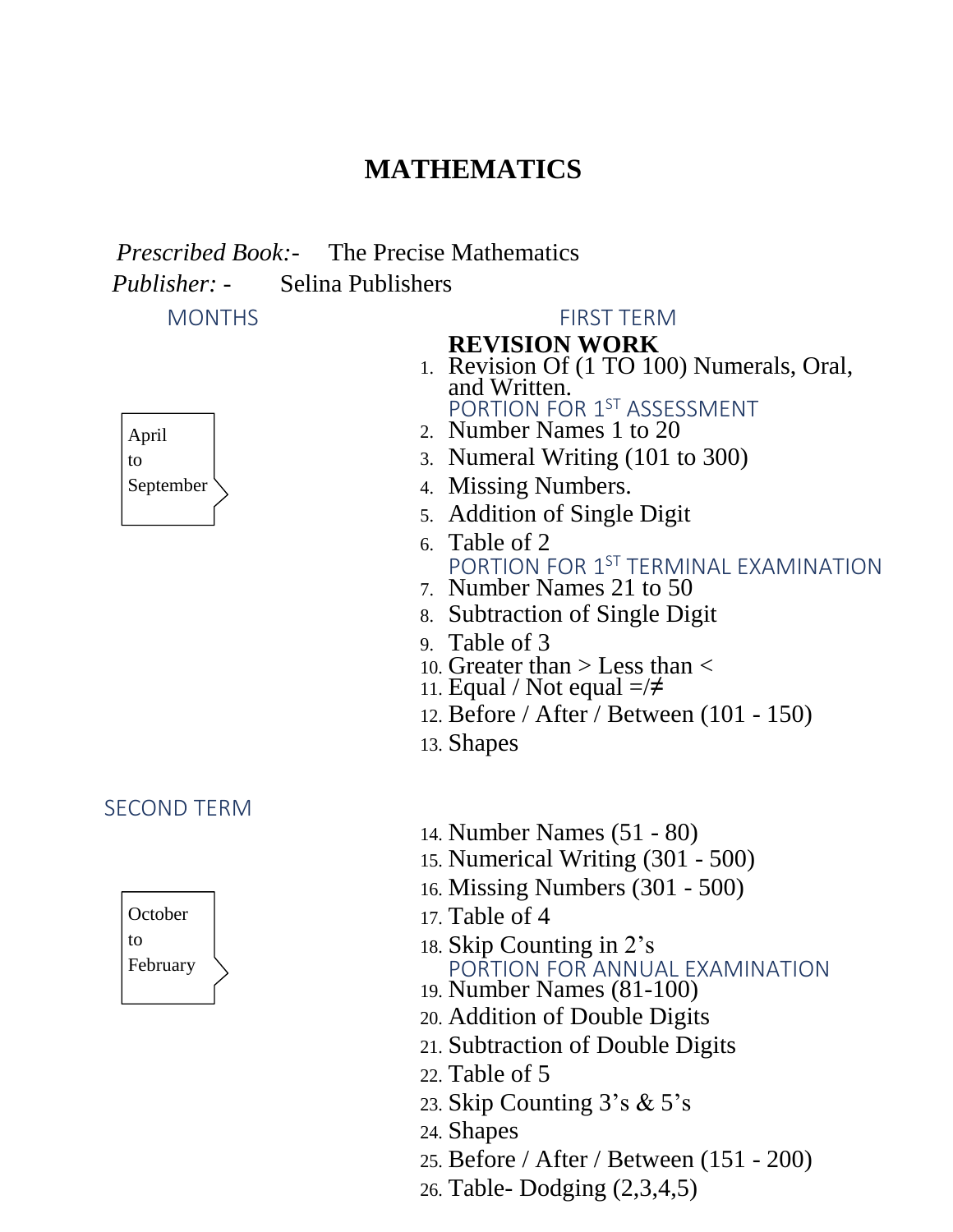# **READING**

*Prescribed Book:- The Beacon Readers Book Part 1 & 2 Publisher: - Oxford University Press.*

| <b>MONTHS</b>              | <b>FIRST TERM</b><br><b>AT HOME</b>                                                           |
|----------------------------|-----------------------------------------------------------------------------------------------|
| 1. April:                  | You Will See Us,<br>Mother, Baby, Kitty,<br>Rover, and John.                                  |
| 2. June:                   | Sam, The Ball, Phonic Group Table.                                                            |
| 3. July $&$ August:        | Ruth Father, The Apple Trees, Rovers Tub,<br>The Picnic, The Rag Man, Phonic Group<br>Tables. |
| 4. September:              | <b>Revision and Assessment (April -August)</b>                                                |
| <b>SECOND TERM AT PLAY</b> |                                                                                               |
| 5.October<br>will like us  | Sight Words Already Learnt, You                                                               |
|                            | ILL in Bed                                                                                    |
| 6. November                | My Dog Buff, A Ride For Baby<br>A Game with Rover, Rover Run                                  |
| Away                       | We Play a Game                                                                                |
| 7.December                 | Something for Us, School Time<br>The Little Red Hen                                           |
| 8.January<br>Mrs Rat       | Going for a Swim, Miss Mouse and                                                              |
|                            | <b>Phonic Group Tables</b>                                                                    |
| 9. February/March          | <b>Revision and Assessment</b>                                                                |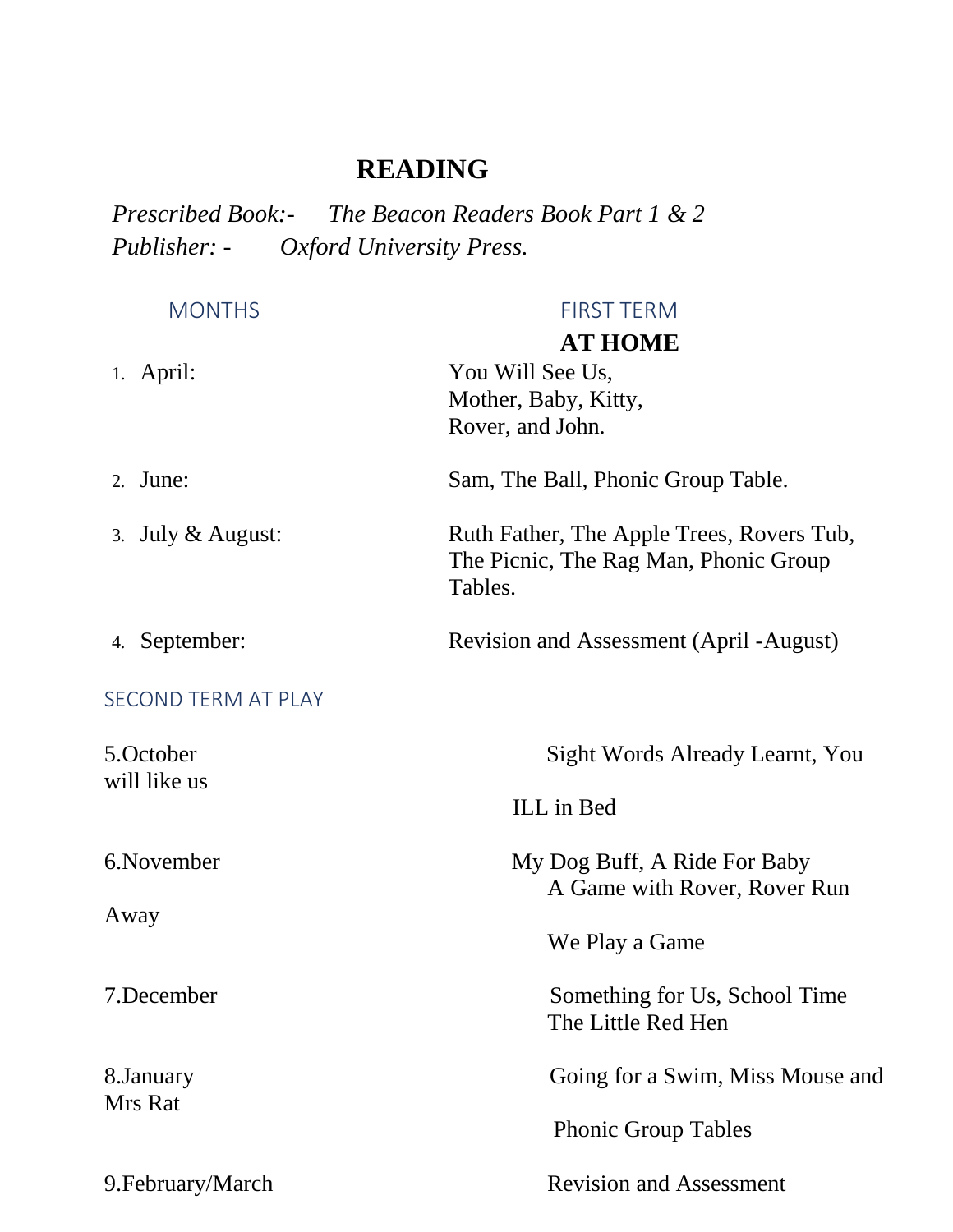# **STORYTELLING**

### **MONTHS FIRST TERM**

**April** The Lion And The Mouse **To** The Hare And The Tortoise **September** Two Silly Goats

## **SECOND TERM**

**October** The Greedy Dog To The Fox And The Grapes **February** The Ugly Duckling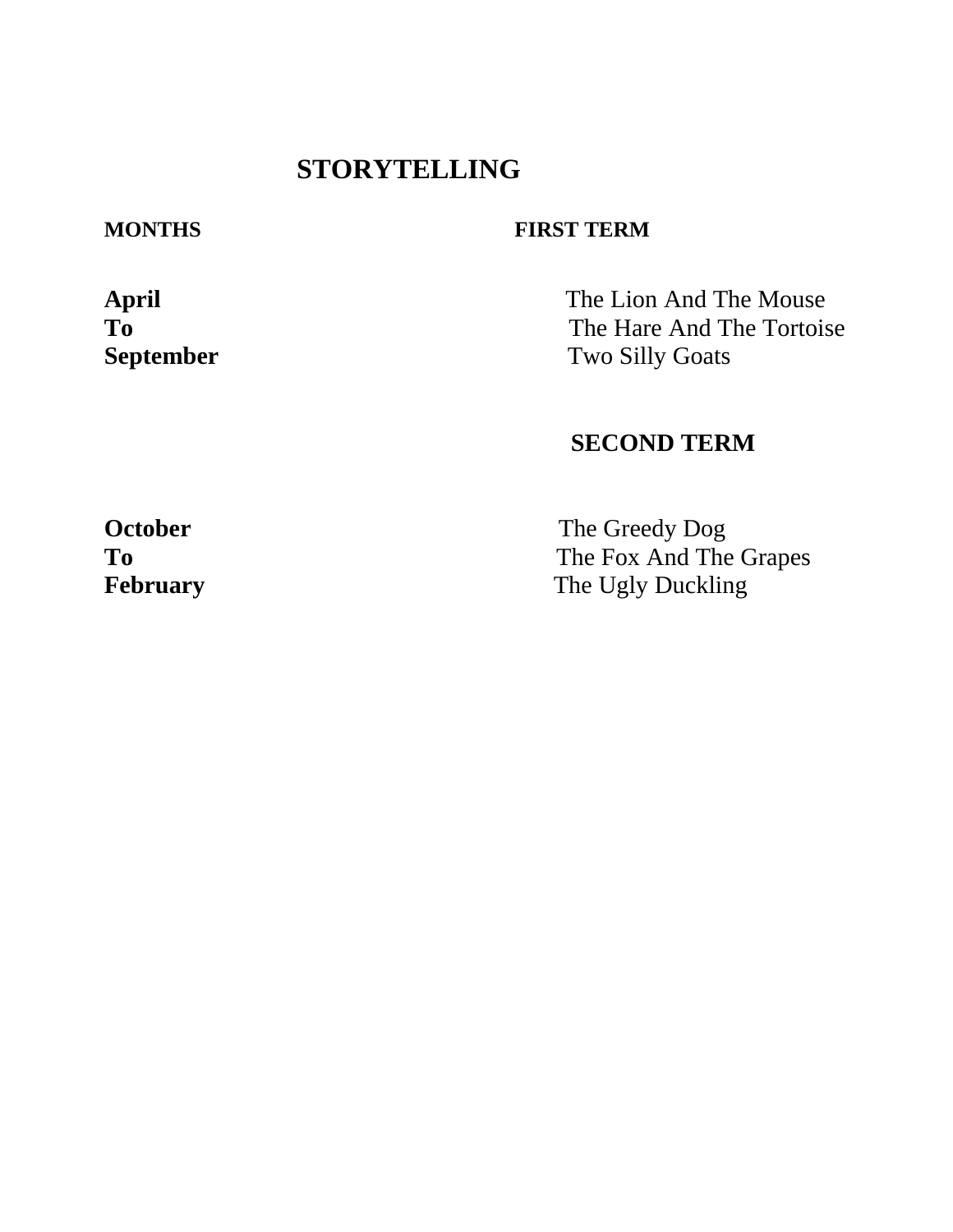# **RHYMES**



#### SECOND TERM



- 1. See Saw
- 2. Row Row Row Your Boat
- 3. London Bridge
- 4. Peter Peter
- 5. Dip Dip
- 6. Engine Engine
- 7. Little Jack Horner
- 8. Little Miss Muffet
- 9. Roses Are Red
- 10. Bye Baby Bunting
- 11. Stop and Go
- 12. Thank You God
- 13. Three Bind Mice
- 14. Wee Willie Winkie
- 15. An Old Woman
- 16. Little Girl, Little Girl.
- 17. Head Shoulder Knees and Toes.
- 18. Piggie on the Railway Lines.
- 19. Incy Wincy Spider
- 20. One Two Three Four Five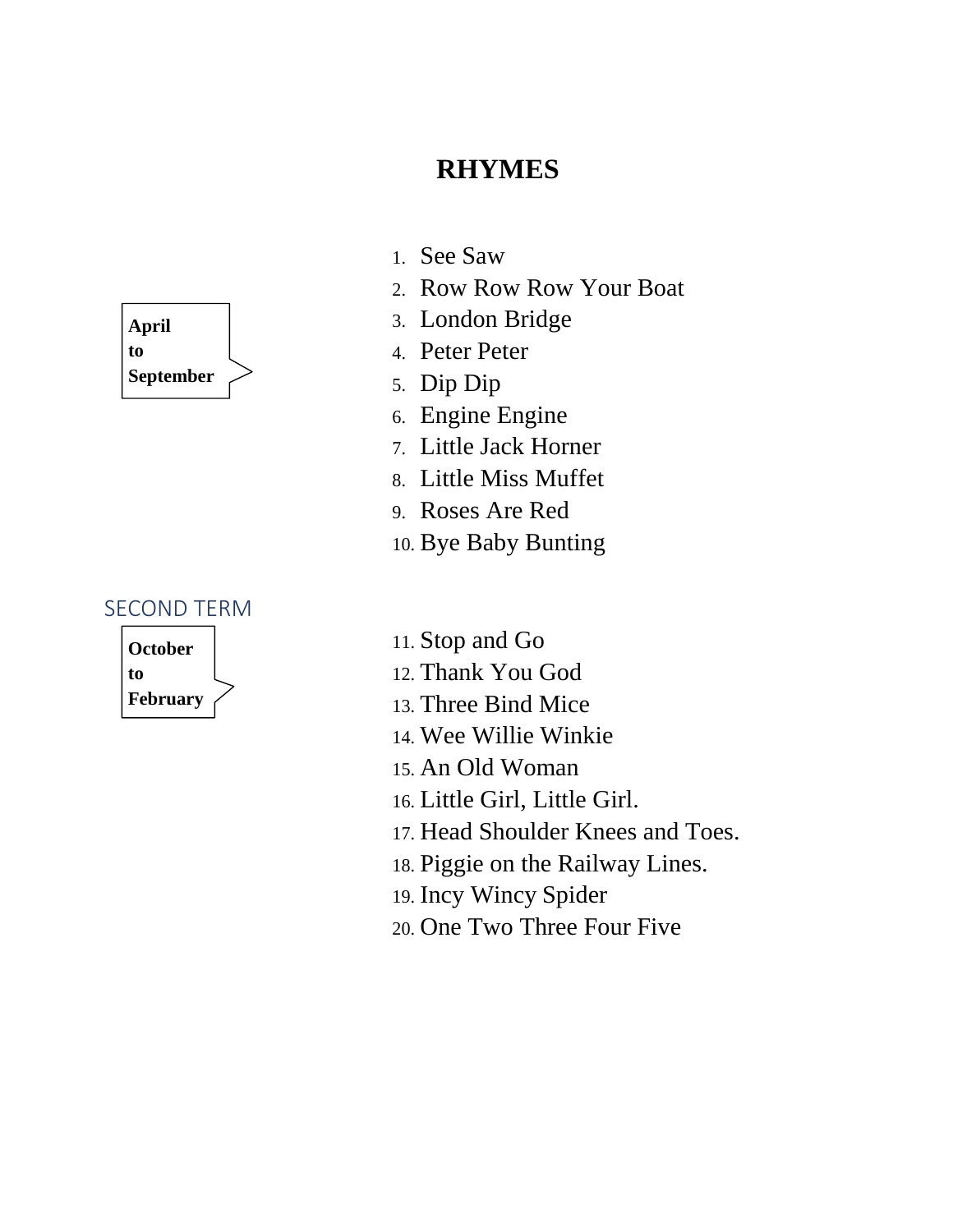# **ENVIRONMENTAL STUDIES**

*Prescribed Book:-* The Blue Planet: Environmental Studies *Publisher: -* Goyal Brothers Prakashan Educational Publishers

April to September

#### SECOND TERM



#### MONTHS FIRST TERM

- 1. Myself
- 2. My Family
- 3. Our Body
- 4. Our Senses
- 5. Our Food
- 6. Clothes
- 7. Good Habits
- 8. Traffic Lights
- 9. Places of Worship
- 10. Festivals

- 11. Our Helpers 12. Games 13. Air 14. Uses of Water 15. Fruits And Vegetables 16. Animals and Their Homes 17. Things We Get From Animals 18. Means of Transport 19. Seasons
- 20. The Sun, the Moon, and the Stars.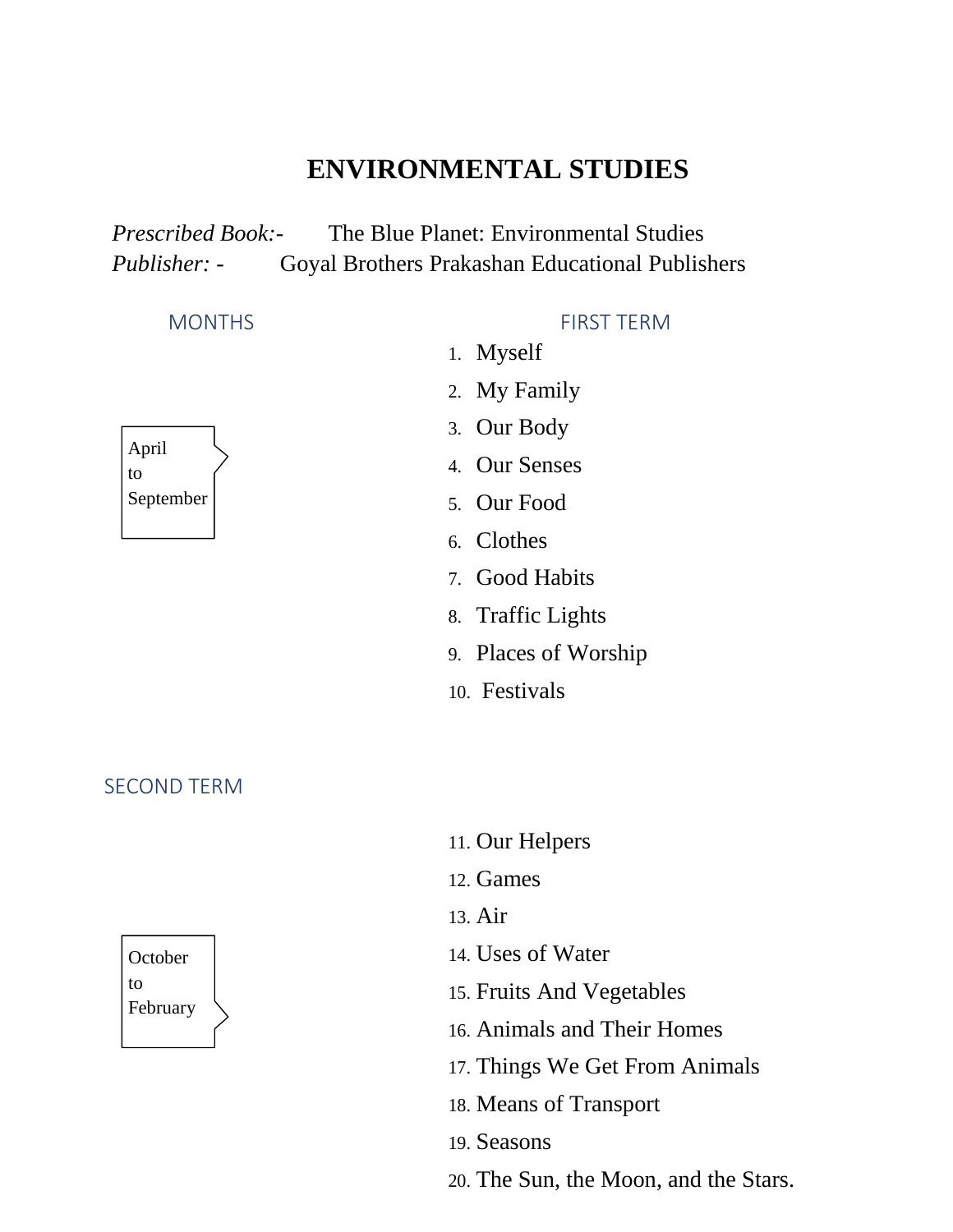# **CONVERSATION**

- 
- 

| April     |  |
|-----------|--|
| to        |  |
| September |  |
|           |  |
|           |  |

┑

г

- 
- 
- 
- 
- 

#### SECOND TERM



- 
- -
	-
	-
	- 14. Animals and Their Food

### **TOPIC ACTIVITY**

- 1. Myself 1. Introduction to Herself / Himself
- 2. My Home 2. Personal Cleanliness (Joy of Rhymes P-63) Cleanliness of the Home (Joy of Rhymes P-64) Pasting Pictures of the Family Members in the Scrap Book.
- 3. Flowers 3. Observing of Flower Day
- 4. Pet Animals 4. Speak Five Lines on Pet Animals
- 5. Wild Animals 5. Pasting pictures of Wild Animals
- 6. Birds 6. Pasting pictures of Birds
- 7. Insects 7. Pasting pictures of Insects
- 8. Shapes 8. Cut and Paste Different Shapes
- 9. Things to keep us clean 9. Demonstrating the products
	- 10. Good Manners 10. Learn the Good Manners (The Blue Planet)
	- 11. Domestic Animals 11. Pasting pictures of Domestic Animals
	- 12. Colours 12. Observing Colours Week
	- 13. Weather 13. Speak Five Lines about any Weather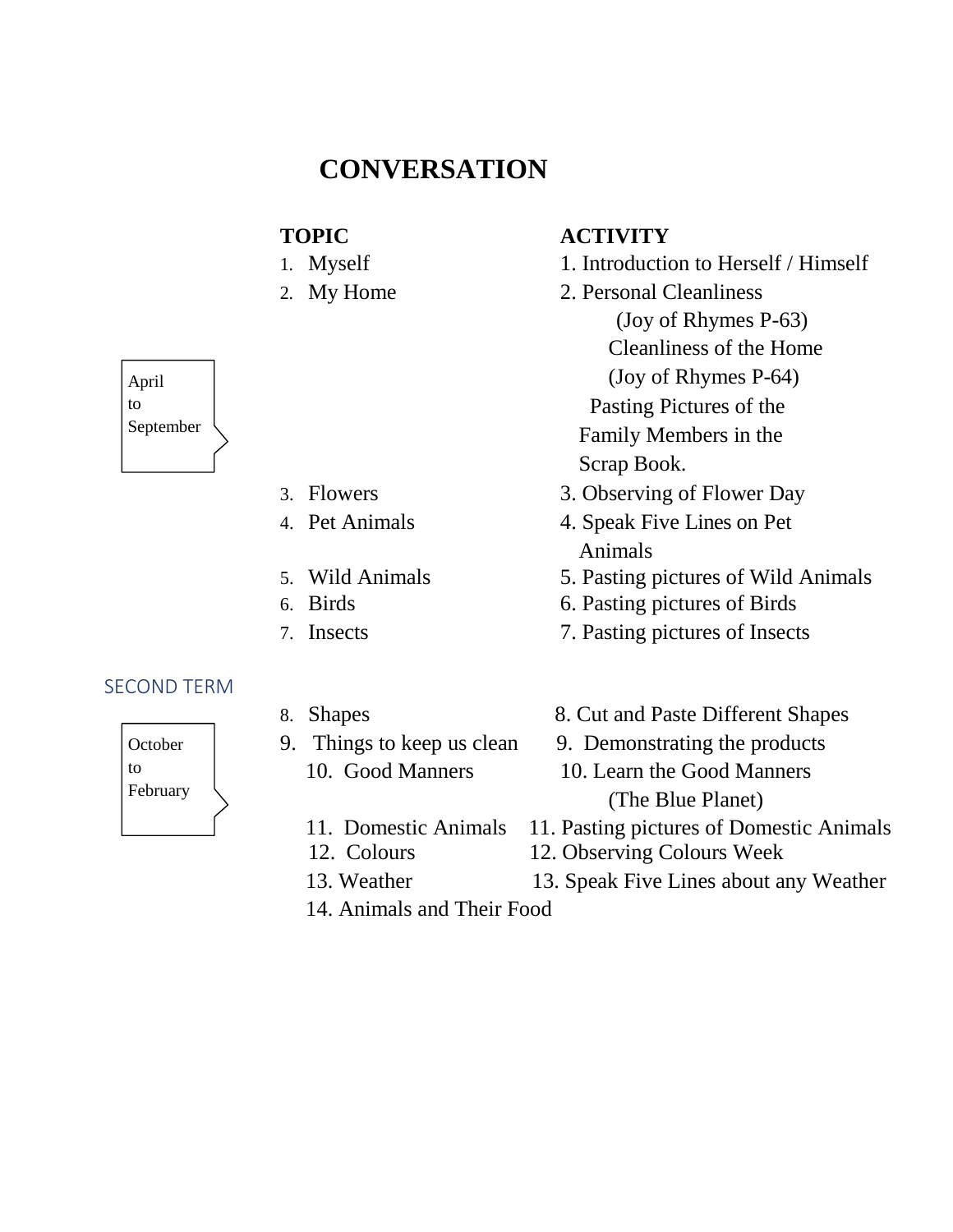### **ART AND CRAFT ACTIVITY**

# *Prescribed Book:-* Creative Art & Activity *Publisher: -* Goyal Brothers Prakashan Educational Publishers













#### MONTHS FIRST TERM

- 1. Colour Concepts: Palette
- 2. Trace & Colour: Ship
- 3. Colouring: Triangle, & Monuments.
- 4. Thumb, Cotton Bud Impression: Drum
- 5. Draw & Colour: Sun
- 6. Colouring: Ballons
- 7. Find the Way: Ant
- 8. Bindi Pasting & Colouring: Peacock
- 9. Trace & Colour: Caterpillar
- 10. Colouring: Cap, & Elephant
- 11. Mirror Pasting & Colouring: Cap
- 12. Colouring: Seal
- 13. Colouring: Bird, Balls, Bear, & Kennel.
- 14. Colouring: Umbrella, Fish, Drums, & Apples.
- 15. Ballon Pasting & Colouring: Ballons
- 16. Colouring: Top
- 17. Cotton Pasting: Clouds
- 18. Colouring: Colour Tubes
- 19. Paper Folding: Owl
- 20. Lady Finger Impression & Colouring: Joker
- 21. Join the Dots: Hen
- 22. Draw & Colour: Kites